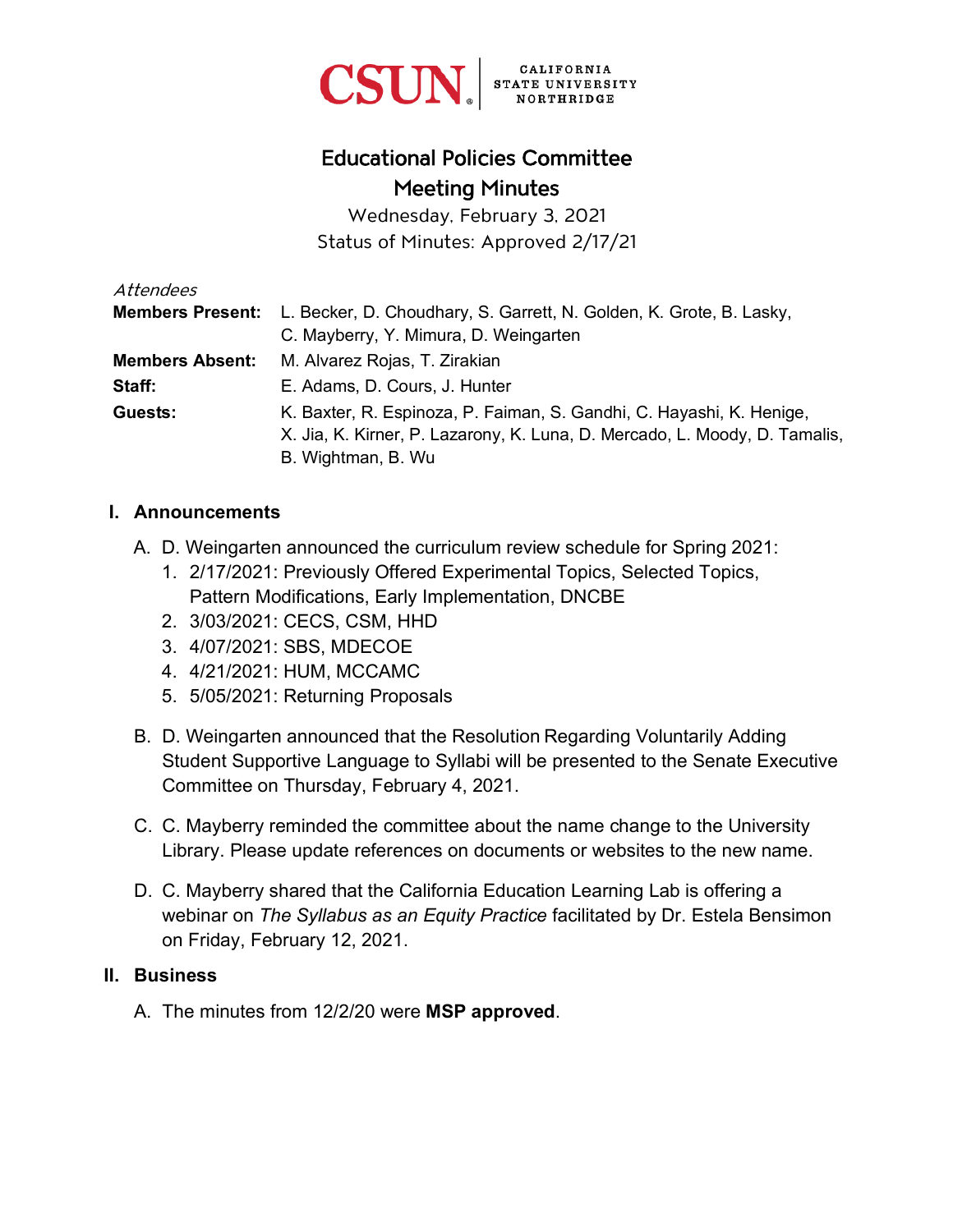- B. Program Review Updates
	- 1. Y. Mimura reported on the Urban Studies and Planning program review final MOU meeting. Commendations covered curriculum; undergraduate and graduate students, alumni, and community partners; scholarship and equitable service work distribution among faculty; and collegial and professional department decision-making. Recommendations included more formal collaborations with allied and related departments, expanding General Education, and gender diversity in faculty.
	- 2. S. Garrett reported on the Kinesiology program review final MOU meeting. Commendations included sustainable assessment plans; progress in graduation rate metrics; faculty regarded as caring, respected, productive leaders across the campus; active student involvement in clubs and organizations; a dedicated academic advisor; and enhancement of lab areas. Recommendations included continuing efforts to address the equity gap in student success outcomes; strengthening assessment efforts; pursuing accreditation for the Strength and Conditioning program; expanding career advising mentorship and peer learning opportunities; helping students navigate advising; improve tenure density and professional development; expanding the dance program while maintaining the dance option and the existing minor; improving communication avenues and department website; and strengthening the existing hybrid model to sustain the Center of Achievement.
- C. Curriculum proposals on the Consent Calendar were **MSP approved** (see Attachment I).
- D. New Experimental Topics Courses

#### **College of Science and Mathematics**

- 1. GEOL 496ECS Geology and Environmental Justice (4). **MSP approved** with correction to the SLOs on the syllabus.
- 2. MATH 196SR Quantitative Reasoning Preparation for STEM (3). **MSP approved**  with addition of a Course Outline header on the syllabus and a rationale of why the change in unit value is beneficial for students.

## **College of Social and Behavioral Sciences**

3. POLS 496M – The Politics of Climate Change (3). **MSP approved** with addition of graduate student expectations on the syllabus.

## **Office of Student Success**

4. UNIV 396A – Transfer Success Seminar (1). **MSP approved**.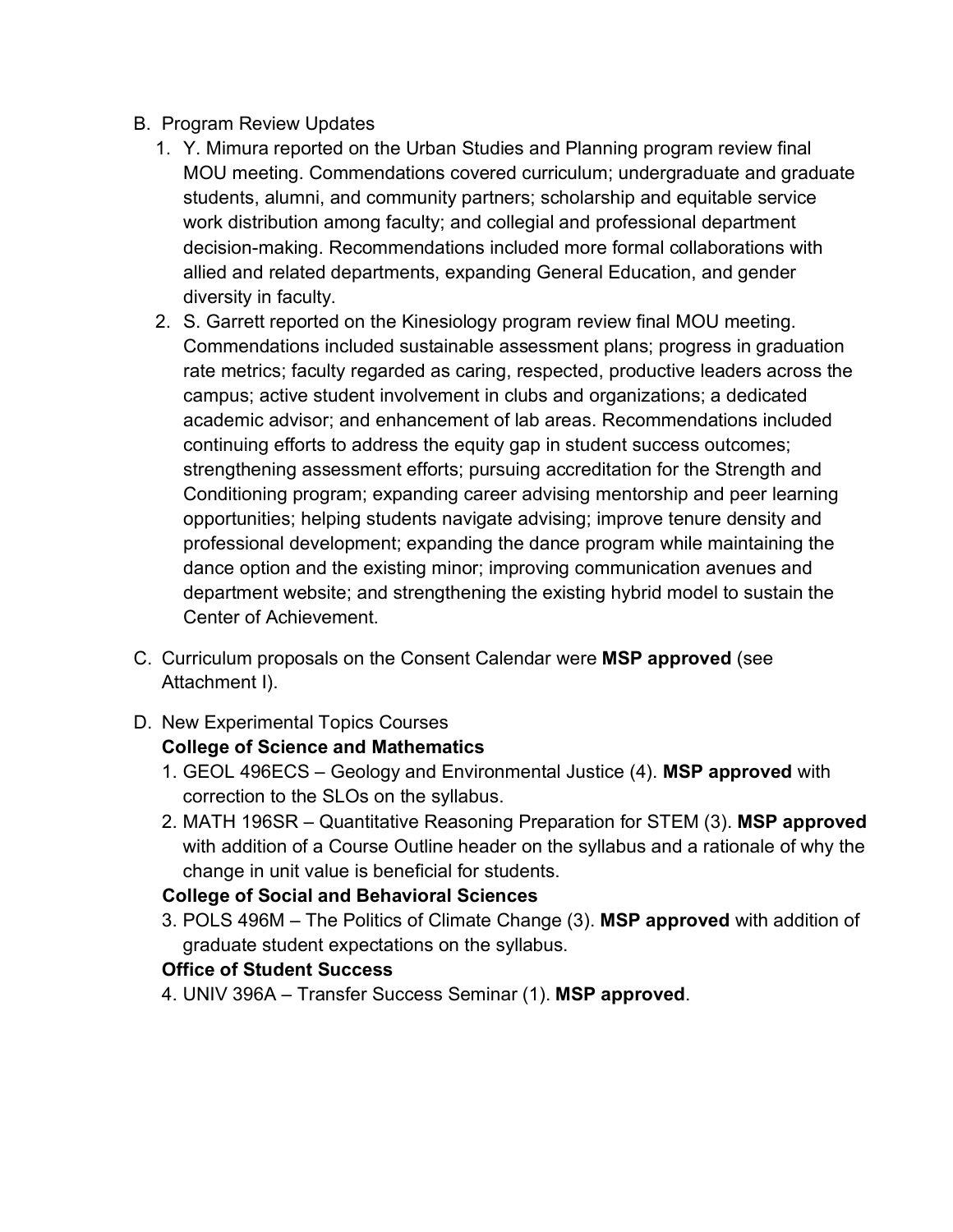E. E. Adams shared a memo from the Chancellor's Office that the United States Department of Education changed its definition of the student credit hour, shifting responsibility for compliance to regional accrediting agencies such as WASC. All CSU campuses are required to develop, communicate and implement procedures for regular, periodic review of the credit hour policy and publish a clearly stated practice or process that ensures compliance with the student credit hour definition. She presented a draft policy recommendation based on the current CSU definition from the annual Mandatory Catalog Copy to address this recent change that needs to be in effect for June 2021. After discussion, the policy recommendation was **MSP approved**.

#### **Credit Hour (Revised)**

As of July 1, 2011, federal law (Title 34, Code of Federal Regulations, sections 600.2 and 600.4) requires all accredited institutions to comply with the federal definition of the credit hour. For all CSUN degree programs and courses bearing academic credit, the "credit hour" is defined as "the amount of work represented in intended learning outcomes and verified by evidence of student achievement that is an institutionally established equivalency that reasonably approximates not less than:

- 1. One hour of classroom or direct faculty instruction and a minimum of two hours of out-of-class student work each week for approximately 15 weeks for one semester or trimester hour of credit, or 10 to 12 weeks for one quarter hour of credit, or the equivalent amount of work over a different amount of time; or
- 2. At least an equivalent amount of work as required in paragraph (1) of this definition for other academic activities as established by the institution, including laboratory work, internships, practica, studio work, and other academic work leading to the award of credit hours." A credit hour is assumed to be a 50-minute period. In courses in which "seat time" does not apply, a credit hour may be measured by an equivalent amount of work, as demonstrated by student achievement.

CSUN faculty will evaluate the credit hour designations for approved curriculum in regular cycles to coincide with the campus accreditation cycle. No later than one year prior to the submission of the WSUSC reaccreditation documents, each college will be required to provide a certification of all of their approved courses meeting the guidelines above. These certifications will be reviewed by the Educational Policies Committee (000-400 level courses) or the Graduate Studies Committee (500-700 courses) and the record of these certifications will be maintained by Undergraduate Studies on behalf of the University.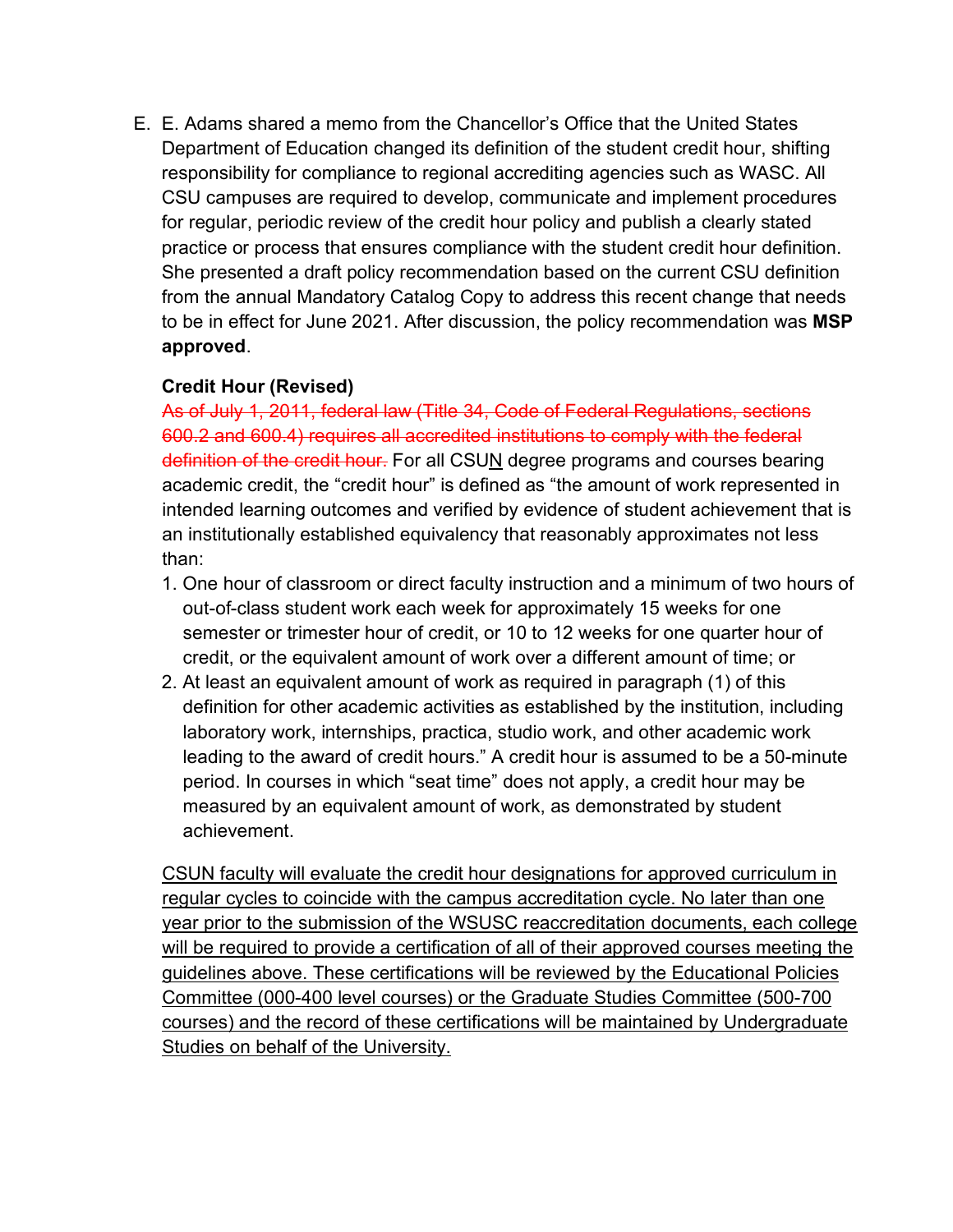F. E. Adams explained that the only way to meet the Graduation Writing Assessment Requirement (GWAR) at CSUN is through the Upper Division Writing Proficiency Exam (UDWPE). The campus was granted a temporary suspension of the exam due to the pandemic with the understanding that an alternative metric is developed to satisfy the in-person testing requirement via a course or series of courses, beginning with the 2021-22 academic year. E. Adams presented a draft policy recommendation to address the need for an alternative to the UDWPE Exam for undergraduate students to satisfy the GWAR requirement. After discussion, the policy recommendation was **MSP approved**.

*Amended Policy (to appear under both headings):* 

## **Graduation Writing Assessment Requirement/Upper Division Writing Proficiency Examination (Revised)**

All students must demonstrate competency in writing skills as a requirement for graduation. Information on currently available ways to meet this graduation requirement may be obtained from the Learning Resource Center and the Testing Center.

All students must demonstrate competency in writing skills as a requirement for graduation. Information on meeting this requirement may be obtained at the Testing Center and Upper Division Writing Proficiency Exam websites. At CSUN, all students who have met the lower division writing requirement, completed 56 units or more, and intend to graduate with a baccalaureate or master's degree are required demonstrate their writing proficiency in one of two ways.

1. Students may to pass an essay examination as a demonstration of their proficiency in writing. The Upper Division Writing Proficiency Exam will be offered throughout the academic year. Undergraduate students are required to take the UDWPE no later than the semester in which they complete 75 units. Transfer students entering the University who will have completed 75 units by the end of their first semester must attempt the examination during their first semester at CSUN. Students who have not taken the UDWPE by the completion of 75 units will have a registration hold placed on their subsequent registration. See the [Testing Center](http://www.csun.edu/testing/upper-division-writing-proficiency-exam-udwpe) website for test dates, test fee and registration information. The website also describes the type of payment accepted, identification requirements, other regulations that must be followed for the exam, essay scoring and how to obtain scores. All registrations, including accommodation requests, must be submitted prior to the exam date reaching participant capacity. Scores are available through myNorthridge Portal approximately four weeks after test administration.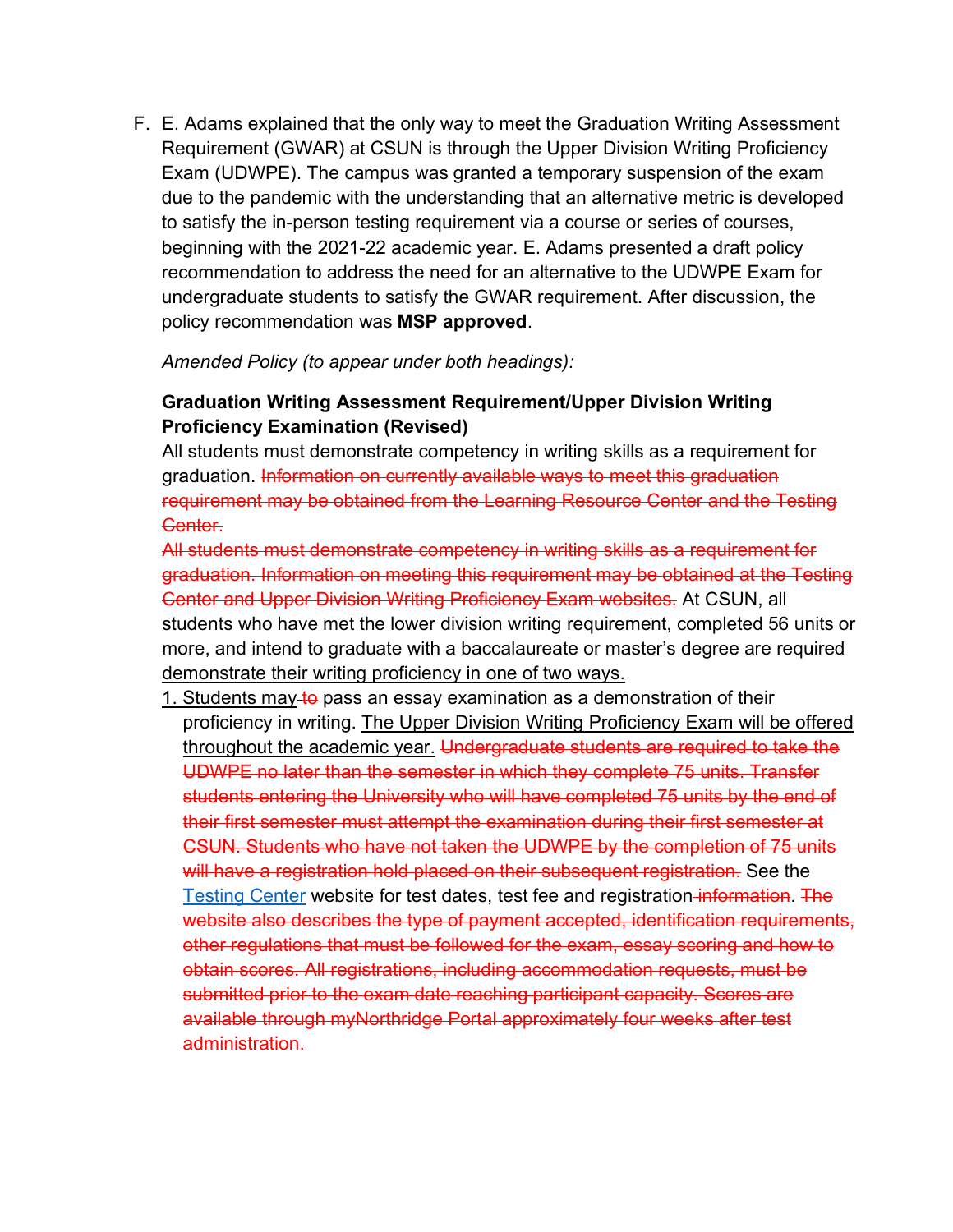2. Students may meet the GWAR requirement by receiving a grade of C or better in a minimum of 6 units of coursework in the upper division portion of the General Education curriculum.

Undergraduate students are required to meet the Graduation Writing Requirement no later than the semester in which they complete 90 units. Students who have not met this requirement by the completion of 90 units will have a registration hold placed on their subsequent registration.

*In addition, the policy for the Bachelor's Degree requirements should be amended to reflect the new policy:* 

#### **Bachelor's Degree Requirements (Revised)**

Upper Division Requirement

The University has implemented the Trustee Policy for the Writing Skills Graduation Requirement (GWAR) for all upper division students who will graduate in Spring 1982 or thereafter in the following manner one of two ways. a. Students who have completed 56 units and have met the lower division writing requirement will be required to take an essay examination or to meet the requirement through General Education coursework.

a. b. Undergraduate students are encouraged to take Meeting the GWAR through the [Upper Division Writing Proficiency Examination \(UDWPE\):](https://catalog.csun.edu/policies/upper-division-writing-proficiency-exam-udwpe/)

- b. i. as early as possible after condition "a" above has been met completing 60 units,  $\frac{1}{2}$  and must take the UDWPE no later than the semester in which  $7\frac{1}{2}$ 90 units are completed. Students who have not taken the UDWPE or completed the General Education coursework requirement (see below) by the completion of  $75$  90 units will have an advisement hold placed on their subsequent registration(s).
- e. ii. Students who fail the exam will be permitted to repeat the examination. Students are strongly urged to make an appointment with a writing consultant at the [Learning Resource Center](http://www.csun.edu/undergraduate-studies/learning-resource-center) by calling (818) 677-2033. This service is offered at no cost to students. Consultations may be available during the Summer (from June to August) on a limited basis.
- $\frac{d}{dx}$  iii. The examination will consist of an essay on an assigned topic evaluated by the faculty.
- e. iv. The criteria of evaluation will include: (1) a demonstration of analytic skills; (2) use of relevant evidence to support an argument; (3) effective organization; and (4) use of standard English grammar, diction and mechanics.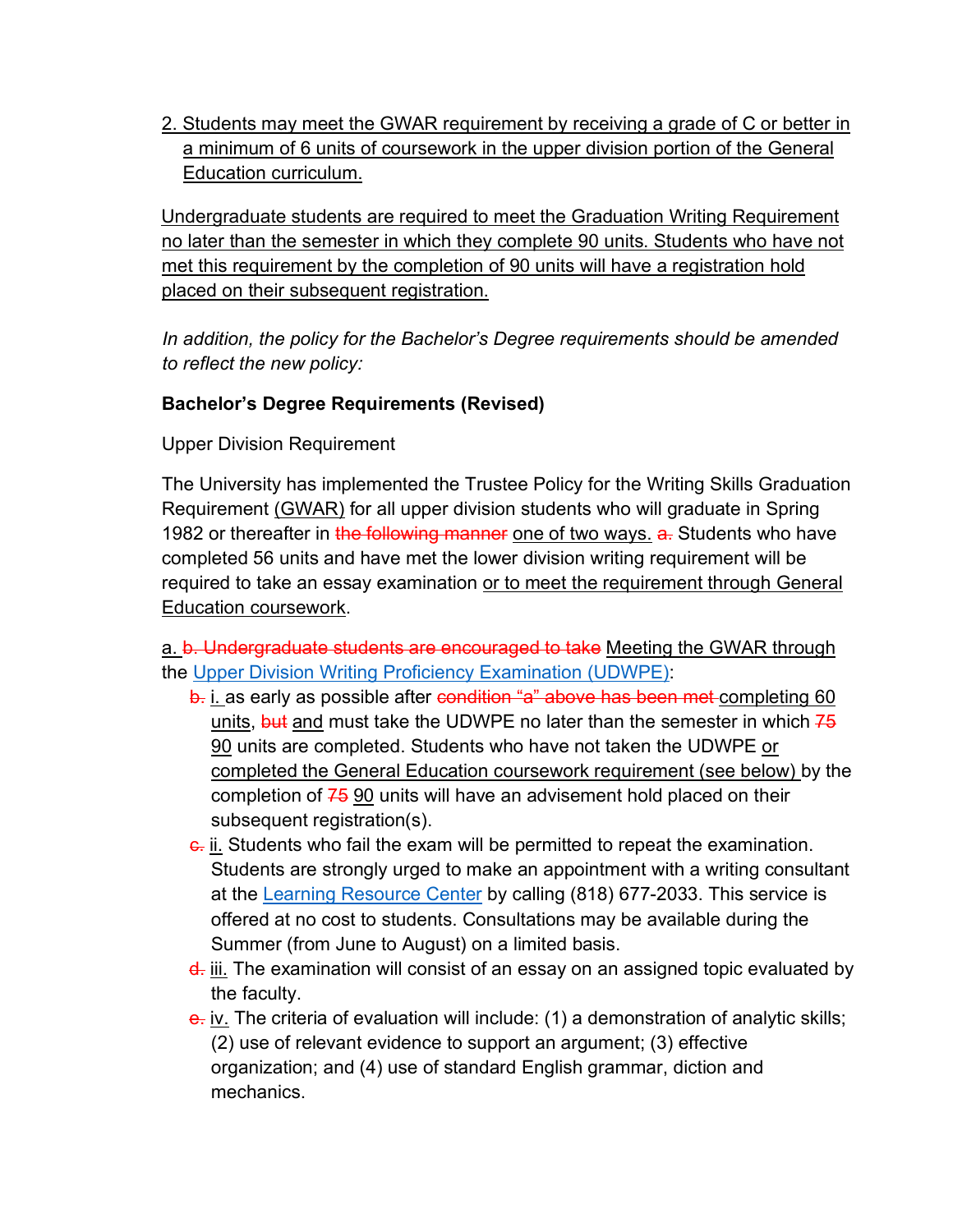- $\frac{f}{\epsilon}$  v. Administrations of the examination will be announced on the [Testing Center](http://www.csun.edu/testing/upper-division-writing-proficiency-exam-udwpe) website, as well as in other official University publications.
- g. vi. The examination will be scheduled at least five times within an academic year.
- h. Registration may be completed at University Cash Services, in the Bayramian Hall Student Services Center, first floor lobby. Online registration and payment also is available. See the Testing Center website for registration information.
- b. Students may demonstrate writing proficiency by receiving a grade of C or better in six units (usually two courses) of Upper Division General Education at CSUN. Note that a grade of C- or lower in Upper Division General Education will meet the General Education requirement but not the GWAR requirement and articulated upper division coursework transferred from another institution do not meet this requirement.
- $\frac{1}{1}$  c. Certification of graduation writing competence will be transferable from one CSU campus to another. However, students must pass the UDWPE GWAR at the campus at which they are enrolled matriculated.
- G. E. Adams provided an update on the implementation of AB 1460. She said that the CSUN Ethnic Studies Committee as well as the implementation working group have been meeting regularly. A couple of options have been discussed but the structure has not been finalized. The Ethnic Studies Council has started vetting courses that would meet the AB 1460 requirement and satisfy at least three of the five Ethnic Studies SLOs.
- H. General Education
	- 1. E. Adams informed the committee that the Chancellor's Office issued a policy (formerly an Executive Order) that revises the CSU General Education Breadth Requirements and places the AB 1460 requirement as a 3-unit lower division course in the new statewide Area F. Courses must be offered from Asian American Studies, Africana Studies, American Indian Studies, Chicana/o Studies, Latinx Studies, or Ethnic Studies, or cross-listed with an ethic studies prefix course. Courses must also meet at least three of the five core competencies (SLOs).
	- 2. D. Weingarten presented a draft document to assist with the evaluation of pattern modifications. Committee members discussed that they liked having guidelines and made some suggested revisions. D. Weingarten invited members to email additional changes. Further discussion will be agendized after pattern modifications have been reviewed by the committee.

Meeting adjourned at 3:14 p.m.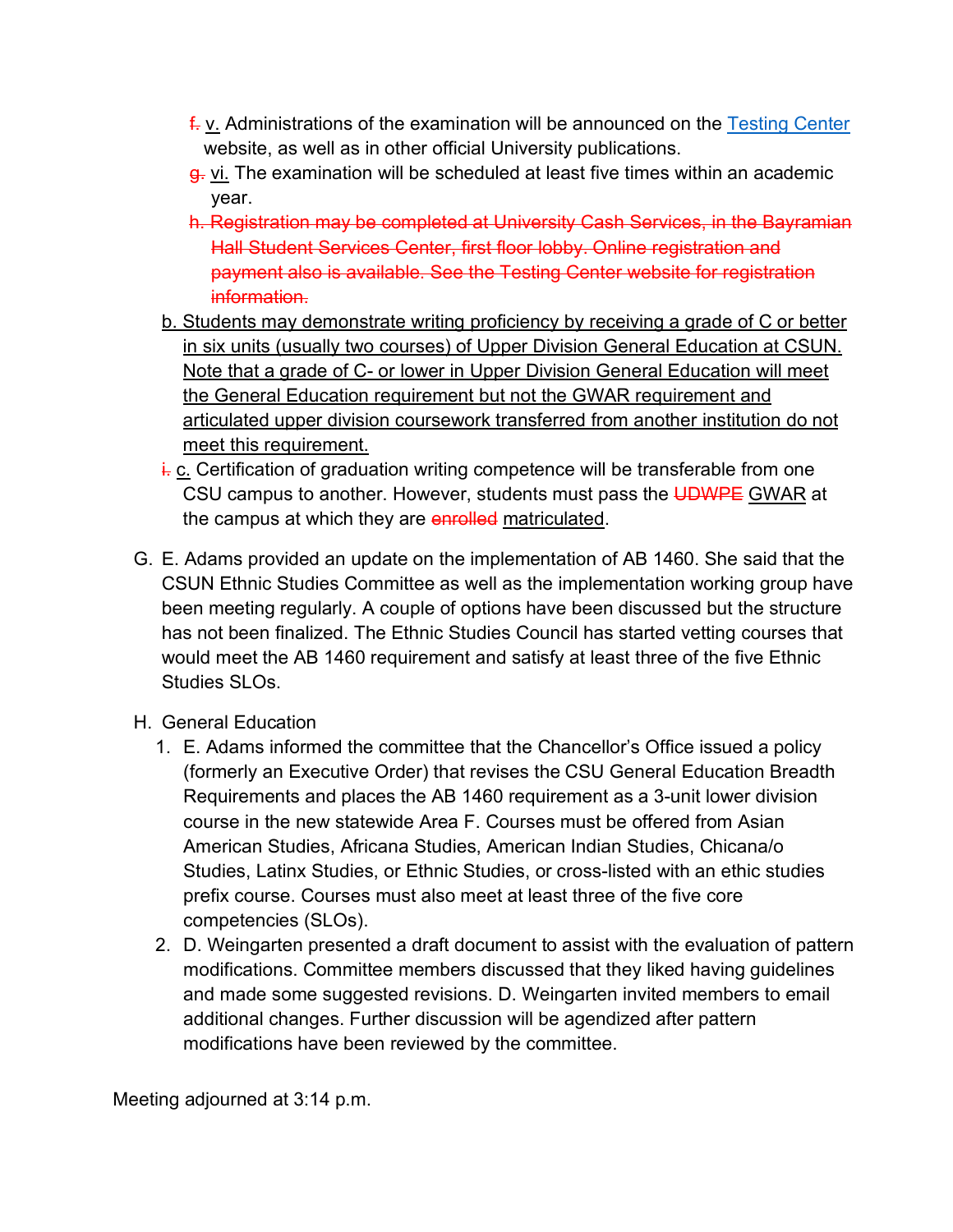#### **Attachment I: Consent Calendar**

Some curriculum proposals will be moved onto a "consent calendar" on the agenda. The purpose of the consent calendar will be to expedite items deemed to be minor and noncontroversial. The Chair of EPC will move items onto the consent calendar in consultation with the Executive Secretary of the Committee. All of these items will remain available for review by all EPC members and any EPC member may remove an item from the consent calendar at any time prior to or during the meeting at which the item is to be considered. Items on the consent calendar will be acted upon as a single item. (EPC Standard Operating Procedures, page 3.)

A. College of Social and Behavioral Sciences

#### *Anthropology Course Modifications to Decolonize Curriculum (Early Implementation)*

- 1. ANTH 306 Native Peoples of North America (3) *Change course title and short title*
- 2. ANTH 307 Native Peoples of California and the Southwest (3) *Change course title, short title and description*
- 3. ANTH 338 Peoples of Africa (3) *Change course title, short title and description*
- 4. ANTH 345 Diversity in the United States (3) *Change course title, short title and description*
- 5. ANTH 351 Peoples of Middle America (3) *Change course title, short title and description*
- 6. ANTH 352 Peoples of South America (3) *Change course title, short title and description*
- 7. ANTH 356 Peoples and Cultures of the Mediterranean (3) *Change course title, short title and description*
- 8. ANTH 424 The Supernatural in the Modern World (3) *Change course description*
- 9. ANTH 430 Ecological Anthropology (3) *Change course title, short title and description*
- 10.ANTH 460 The Archaeological Study of Women in the Ancient World (3) *Change course title, short title and description*
- B. College of Humanities

#### *English*

#### *Course Modification to Decolonize Curriculum (Early Implementation)*

1. ENGL 456 – Age of Enlightenment (3) *Change course title, short title and description*